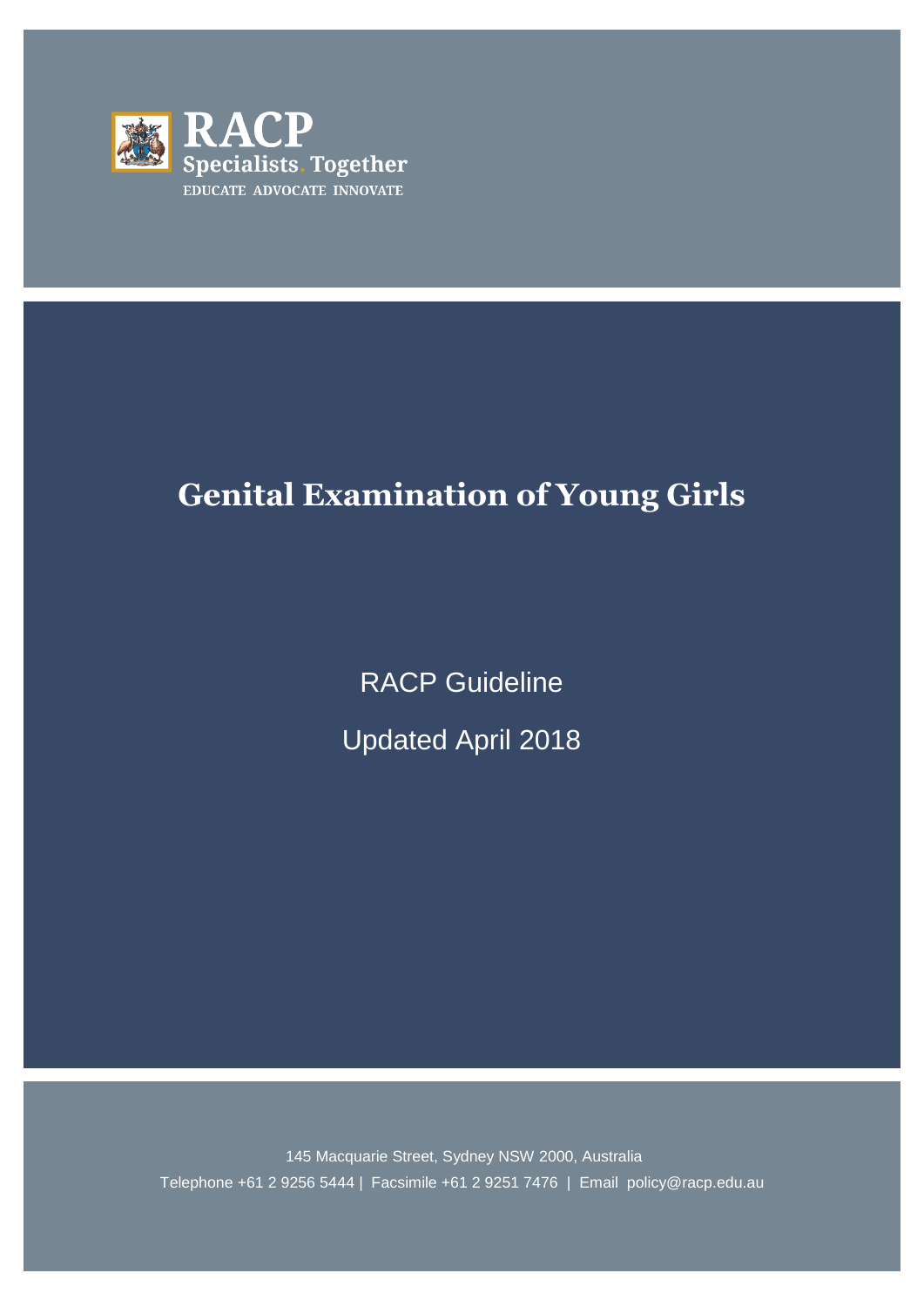# **Contents**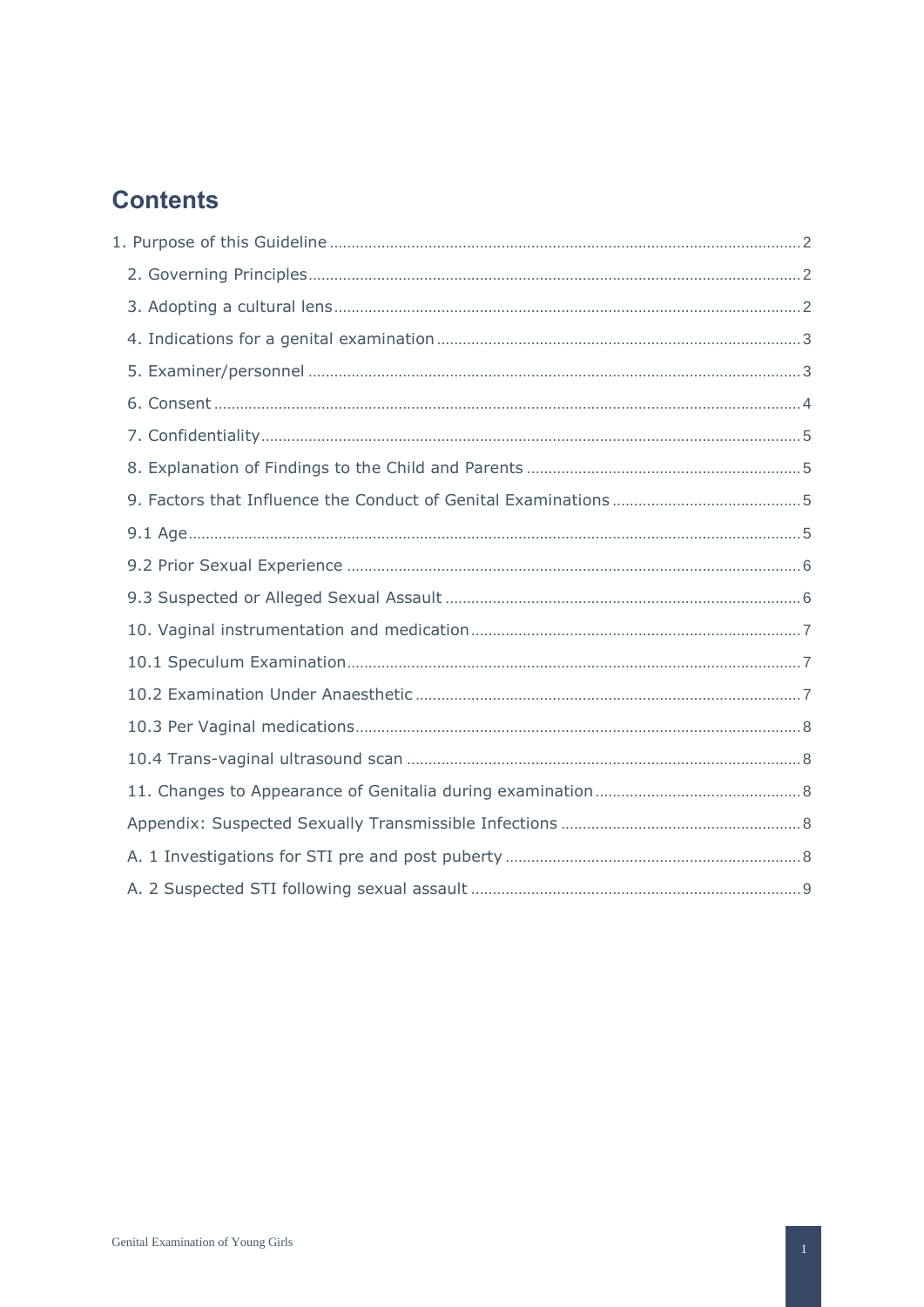# <span id="page-2-0"></span>**1. Purpose of this Guideline**

The purpose of this guideline is to guide medical practitioners and nurses in relation to the indications for, and the conduct of, genital examinations in girls and young women. Paediatricians, particularly those involved with child protection work, may be called on to perform genital examinations of girls and young women.

This guideline may be of interest to all health professionals who conduct genital examinations on girls and young women.

This guideline does not specifically refer to examination of the anal region. It should be noted, however, that examination of the perineum and anal region is usually appropriate when girls and young women are examined because of suspected genital inflammation, infection or assault.

## <span id="page-2-1"></span>**2. Governing Principles**

The following governing principles should be considered prior to conducting a genital examination on a girl or young woman:

- The girl's or young woman's **best interests** (their physical and psychological health and wellbeing) are paramount and should guide all decision making.
- Best practice in examining girls and young women revolves around effective **communication**. It is imperative that medical practitioners and nurses take the utmost care in explaining the procedure(s) to the girl or young woman (and her parent/guardian).
- The girl's or young woman's **dignity and privacy** should be maintained throughout the examination, regardless of the presence of others.
- The examinations of a girl's or young woman's genitalia should be conducted in a manner that **minimises discomfort and distress** for the patient. In particular, care should be afforded to avoid unnecessarily touching the hymen of prepubertal girls because this might cause pain or discomfort.

Medical professionals should be informed about and have familiarised themselves with any tests that need to be performed, the equipment required and methods of sampling for investigation prior to commencing the examination.

#### <span id="page-2-2"></span>**3. Adopting a cultural lens**

Over the past decade, research and treatment literature in the field of child maltreatment has become more responsive to cultural issues and certainly more nuanced. Health professionals working with children from culturally and linguistically diverse groups often find themselves with the challenge of exploring and resolving the tension between definitions of harm in child protection practice and various cultural and child-rearing practices. Adopting a cultural lens means acknowledging the role of culture in the child or young person's life and contextualising it. For the individual practitioner, culturally competent clinical practice is about self-reflexive practice and not assumptions or generalisations.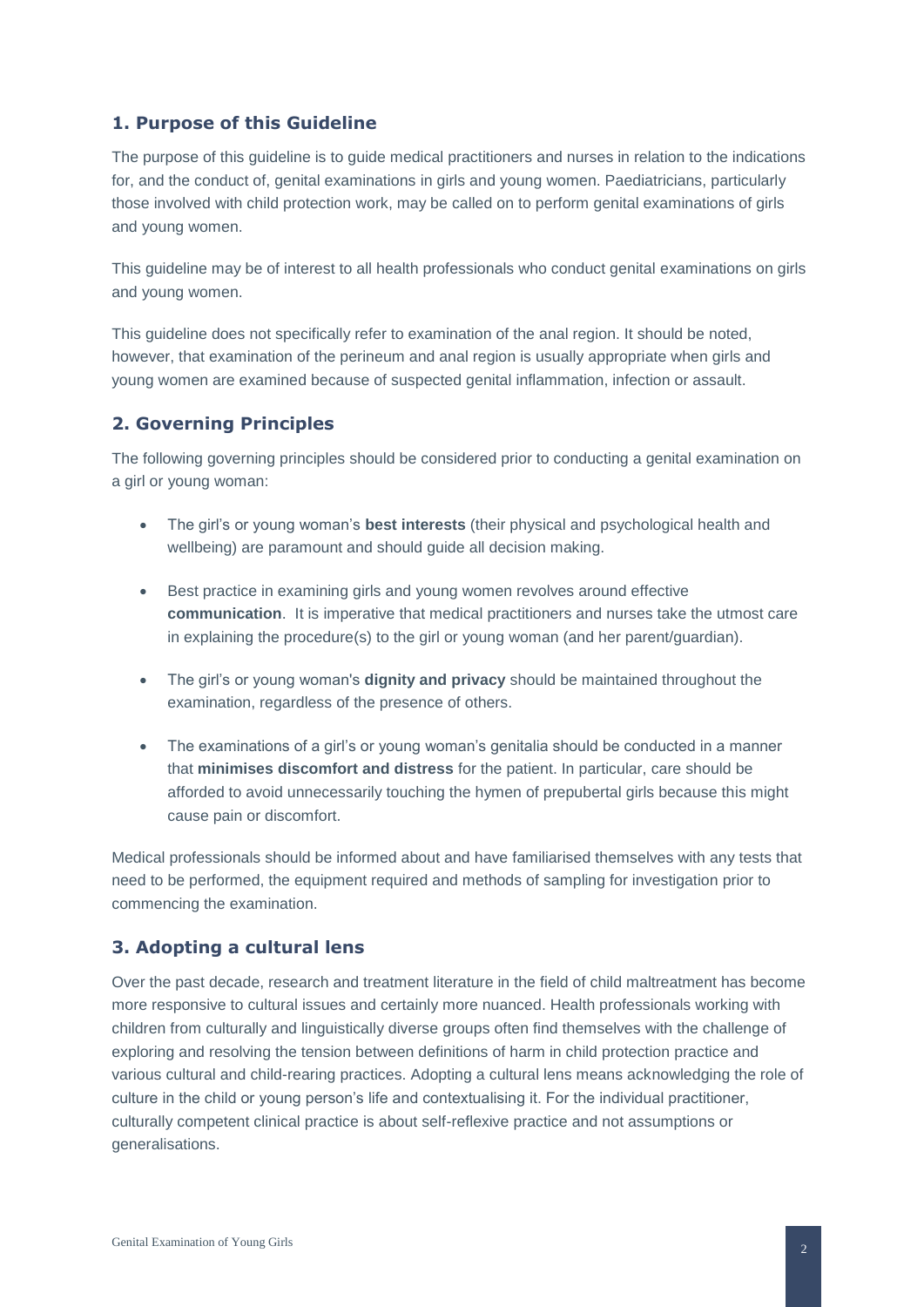Clinicians should be aware that girls and young women from certain ethno-cultural groups may not be comfortable discussing their genitalia or sexual acts and may not want male clinicians to examine them, or their parents may not allow it. Raman and Hodes provide a simple guide to culturally competent healthcare in their exploration of 'Cultural issues in child maltreatment'.<sup>1</sup> The Royal College of Paediatrics and Child Health in the excellent Child Protection Reader provides a well-developed section on 'Ethnicity and cultural perspectives in CAN'.<sup>2</sup> The RACP policy statements on cultural competent practice for indigenous Aboriginal and Torres Strait Islander and Maori peoples recognise that cultural competence must be integrated in the delivery of health services in order to reduce institutionalised racism.<sup>3</sup> <sup>4</sup>

#### <span id="page-3-0"></span>**4. Indications for a genital examination**

Inspection of the genital area of girls and young women is commonly required as part of good medical practice. Indications include (but are not restricted to) the examination of newborn female babies, skin rashes in the genital area, urinary tract infection, enuresis, herniae and symptoms affecting the genital area.

A genital examination might be indicated in relation to suspected or alleged:

- Sexually transmissible infection
- **Pregnancy**
- Pelvic pain or other genital symptoms or concerns
- Sexual assault
- Foreign body

Cervical cytology screening is *not* currently recommended until the age of 25 years.<sup>5</sup>

The decision to perform a genital examination is the responsibility of the examining medical professional. This decision should be based on the:

- Appropriateness of medical indications (including forensic medical indications), and
- Willingness of girl or young woman and/or parent/guardian, and
- Circumstances of the presentation (time, pain etc).

#### <span id="page-3-1"></span>**5. Examiner/personnel**

Medical professionals who perform genital examinations should be appropriately trained and experienced.

Trans-vaginal ultrasound scans, examinations under anaesthetic and evaluations for suspected sexual assault should only be performed by medical professionals who have satisfactorily completed relevant training or are under relevant clinical supervision.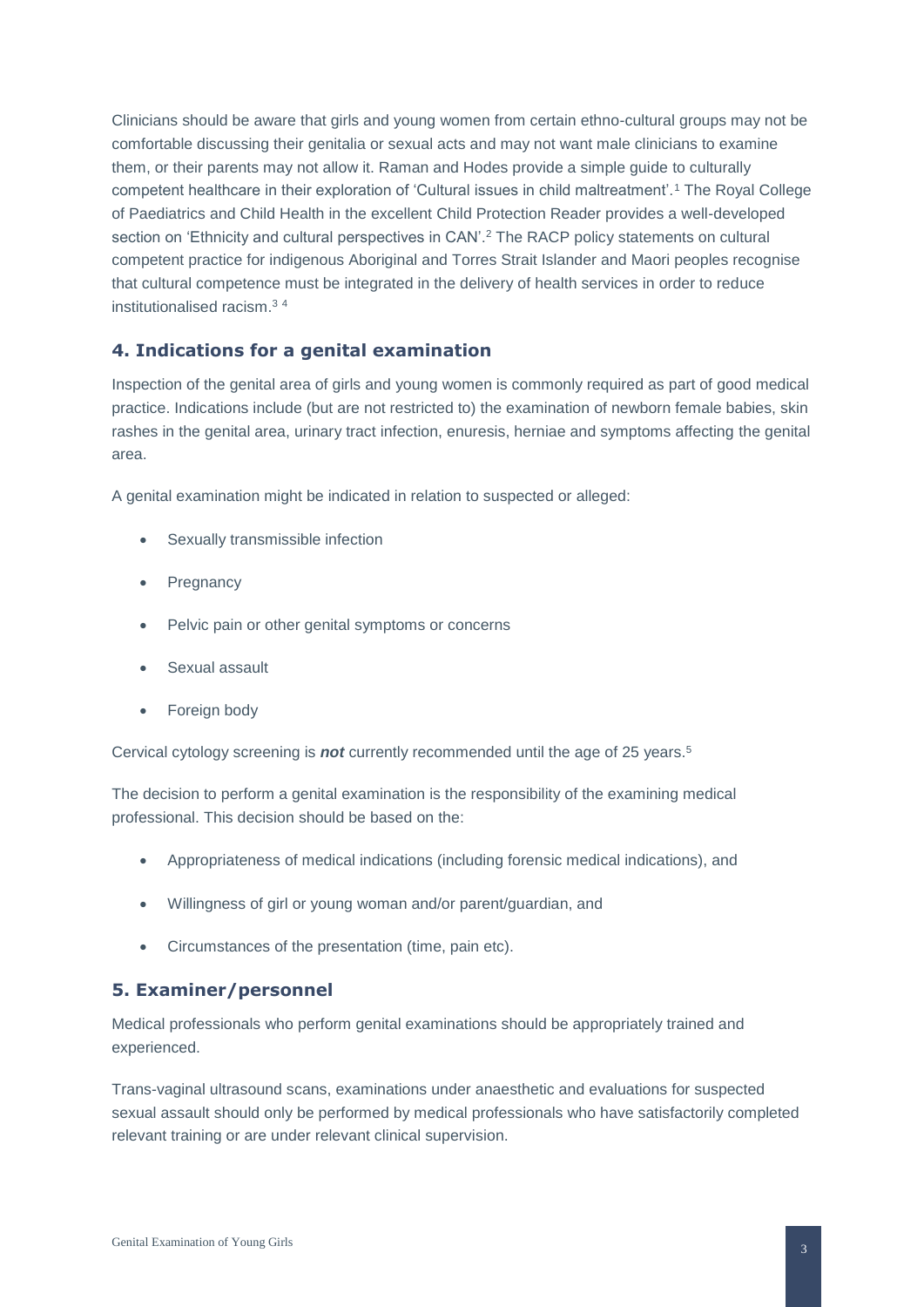In clinical practice, there may be requests from parents and/or child welfare agents to provide an examiner of the same gender as the young pre-pubertal child (up to 10 years of age). Parents can be reassured that in the context of suspected sexual abuse the limited literature available suggests that for children the behaviour of the doctor, such as showing kindness, is more important than gender.<sup>6</sup> However, where feasible, requests from the family or young woman in relation to the examining doctor should be respected.

An appropriate support person should be present when examining a girl or young women. Many girls and young women prefer the support of a trusted family member or close friend. The support person should be a person of the girl or young woman's choosing. Also, another professional may be present during the examination. Contemporary professional guidelines in relation to the role and responsibilities of chaperones should be considered.

With respect to examining a girl or young woman, the presence of a trusted family member or other support person should be the routine. However, the girl or young woman's right to decline their presence, and the doctor's right not to proceed with an examination without their presence, ought to be respected. This practice provides important support for both the girl or young woman and the doctor.

# <span id="page-4-0"></span>**6. Consent**

Medical professionals need to ensure valid consent is obtained prior to conducting a genital examination. This is from a parent/guardian on behalf of a child or from a young woman herself and/or their parent or guardian. Valid consent must be voluntary, informed and consider the capacity of the girl or young woman to consent.

Medical professionals should familiarise themselves with relevant state/territory legislation regarding capacity to consent. Capacity to consent should be considered on an individual basis and is not solely related to age. Children can consent as long as they have the capacity to understand the information and the implications of the procedure to which they are consenting. <sup>7</sup>

When parents or guardians have consented on a girl's behalf, medical professionals should take the utmost care in explaining the procedure(s) and proceed only with the girl or young woman's assent. Special consideration needs to be given to obtaining consent from patients who have or are:

- Living with an intellectual disability
- Experiencing mental health problems
- Living with Physical disability
- Drug or alcohol affected
- Culturally and linguistically diverse
- Injured, in pain or in shock
- Sleep deprived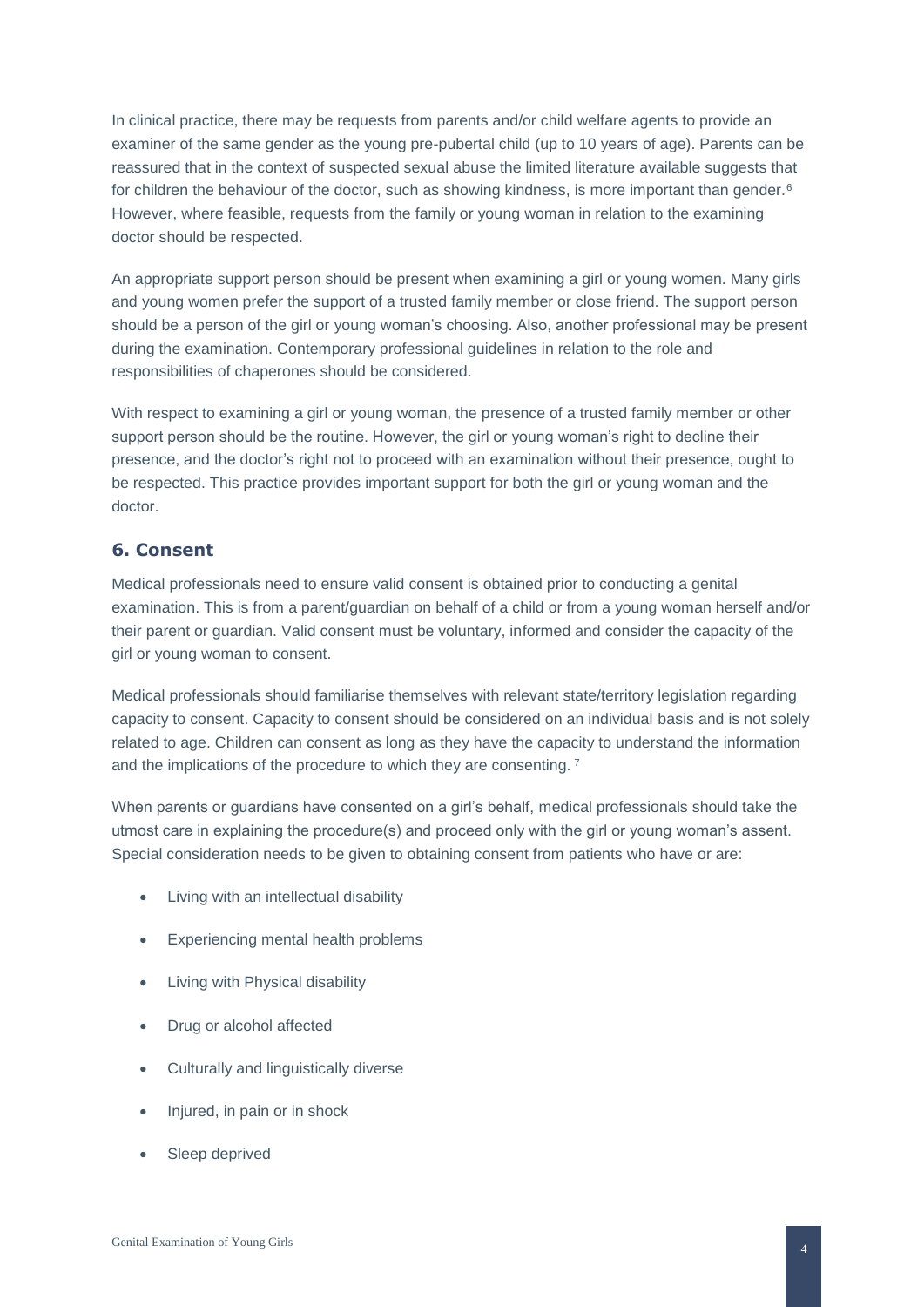• Unable to give valid consent

Except in a medical emergency, genital examination should not proceed in the absence of valid consent.

# <span id="page-5-0"></span>**7. Confidentiality**

Girls or young women who have the capacity to consent should be given the opportunity to talk privately with the medical professional. The medical professional should ensure that the girl or young woman understands that confidentiality cannot be guaranteed in the following circumstances:

- Risk of serious harm to self or others
- Suicidal ideation
- Serious criminal activity
- **Psychosis**
- Sexual or physical abuse

In situations when assurances regarding confidentiality cannot be given, the girl or young woman and their guardian should be informed regarding the potential release of information. Discussion should include information regarding the professional identity of individuals who might receive this information, details of how and when information will be shared and the range of uses to which it may be put.

#### <span id="page-5-1"></span>**8. Explanation of Findings to the Child and Parents**

Care should be given to explaining the examination findings to the girl or young woman. Explanations need to be tailored to the girl's or young woman's level of comprehension and reassurance given where appropriate.

In circumstances when the parent or guardian is providing consent to the examination of a girl or young woman, or when the girl or young woman consents to the sharing of information, an explanation of the examination findings should be provided by the examining doctor during the consultation.

# <span id="page-5-2"></span>**9. Factors that Influence the Conduct of Genital Examinations**

#### <span id="page-5-3"></span> **9.1 Age**

In babies and toddlers genital inspection is often an important aspect of the general medical examination. Digital or instrumental vaginal examination is very rarely indicated in pre-pubertal girls. Allegations of sexual abuse, vaginal bleeding, vaginal discharge or suspected genital malformation may require visual inspection of the vaginal vestibule and/or ultrasound examination. If this does not reveal the required information and further examination is deemed medically necessary, then examination under anaesthesia by appropriately trained medical professionals may be indicated.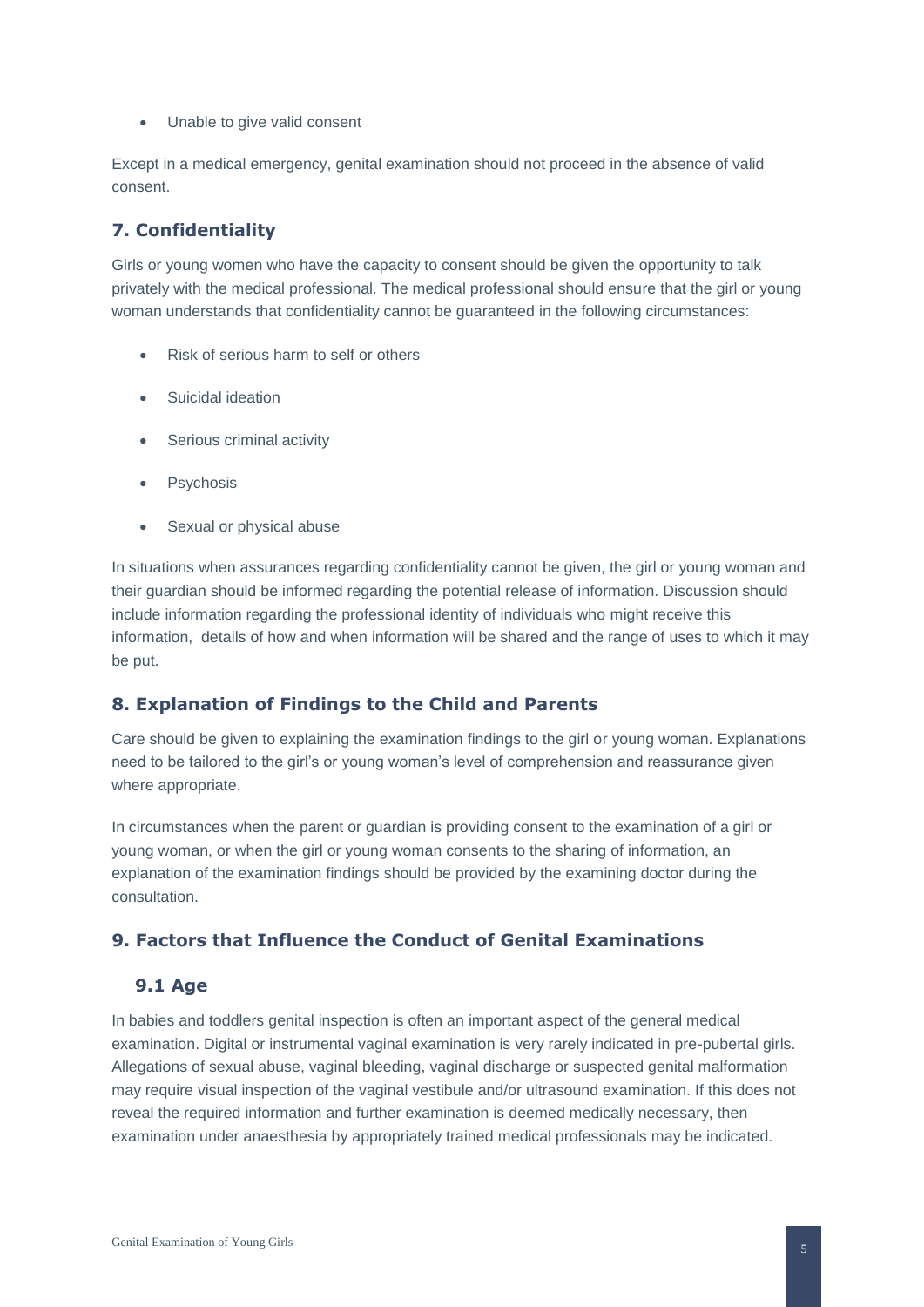In a pubescent or post-pubertal girl, digital or instrumental examinations of the genitalia should only be performed with the consent of their parent/guardian or in the case of a mature minor, their consent. There should always be an agreement with the girl or young woman to examine her genitalia (assent).

Privacy and confidentiality are of the utmost importance in dealing with girls and young women. Components of the examination and findings (normal and abnormal) must be communicated to the girl or young woman at her level of comprehension.

#### <span id="page-6-0"></span> **9.2 Prior Sexual Experience**

Digital or instrumental vaginal examinations are unlikely to be indicated for a girl or young woman who states that she is NOT sexually active. If a visual inspection of the vaginal vestibule does not reveal the required information and further examination is deemed medically necessary, then an instrumental examination may be performed (with anaesthesia if necessary) by a trained and experienced medical professional.

Medical professionals should be aware that a significant proportion of young people under 16 years of age report having had sexual intercourse.<sup>8</sup> However, sexual experience does not automatically mean that an internal digital or instrumental vaginal examination is either necessary or acceptable to a young person.

Consideration should be given to the legal obligation of medical practitioners to report such behaviour. The possibility that the sexual intercourse was non-consensual and occurred in the context of child sexual abuse or assault should also be considered.

#### <span id="page-6-1"></span> **9.3 Suspected or Alleged Sexual Assault**

When sexual assault is suspected (history from the girl or young woman, family/friends, police or clinically) a genital examination may be indicated and should be conducted by a medical professional with specific training. Medical professionals performing examinations for suspected sexual abuse must act in accordance with regional policies, procedures and practices and in accordance with local government legislation.

Unless there is a medical emergency, best practice principles indicate that the girl or young woman should have a single examination.

Medical care should be provided in a holistic manner that addresses the girl's or young woman's psychological needs and provides for her continuing health and wellbeing. In many centres this care is provided by a multidisciplinary team.

When sexual assault is alleged to have occurred recently, the girl or young woman should be offered a comprehensive forensic medical evaluation, including a genital examination. An urgent forensic medical examination might be considered when alleged genital contact occurred at any time within the previous 72 hours. Depending on the nature of the alleged genital contact, this time-frame for an urgent examination might be shortened to 24 hours or extended to 5 to 7 days.

When sexual assault is alleged to have occurred outside this timeframe, the girl or young woman should be offered an appointment for a medical evaluation to assess her general health and wellbeing. A genital examination may form part of that assessment.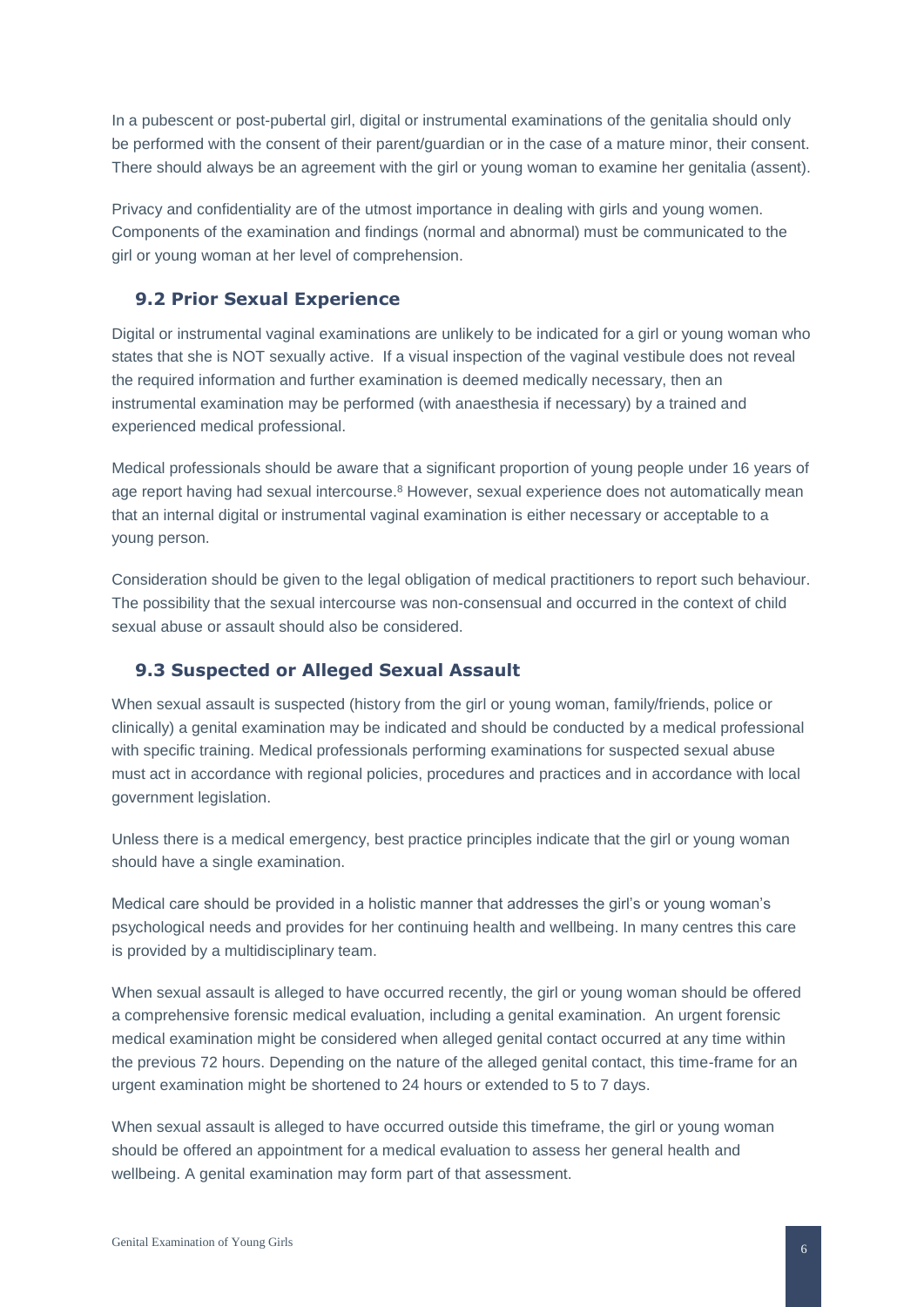Photo-documentation of genital examination findings is regarded as 'best practice.'<sup>9</sup> Videocolposcopic documentation is regarded as superior to still photography. Consent for photodocumentation should be obtained prior to the procedure. Adequate security for the photo-documents must be ensured and maintained.

Photo-documentation might be viewed by suitably qualified medical professionals in order to provide a second opinion about examination findings. However, photo-documentation should not be released for viewing by members of the public (including jurors and legal professionals).

Opinions provided regarding the forensic significance of genital examination findings should be in accordance with the latest evidence-base and consensus opinion published by colleges of medical experts working in the field of child and adolescent sexual assault.<sup>10,11,12</sup> Terminology and descriptions of genital examination findings should be in accordance with these guidelines.

## <span id="page-7-0"></span>**10. Vaginal instrumentation and medication**

Instrumental vaginal examinations are unlikely to be indicated for a young woman who states that she is NOT sexually active.

#### <span id="page-7-1"></span> **10.1 Speculum Examination**

The indications for speculum examination include:

- Endocervical swab for investigation of possible infection, when symptoms are present
- Endocervical swab for forensic investigation
- Assessment for abnormal per vaginal bleeding
- Assessment for possible intra-vaginal foreign body.

#### <span id="page-7-2"></span>**10.2 Examination Under Anaesthetic**

Examination under anaesthesia (EUA) is rarely indicated and should only be undertaken when information being sought cannot be obtained by examination of the conscious girl or young woman or surgical intervention is required and valid consent has been obtained. For example, when the extent of a significant genital injury that might require surgical repair cannot be elucidated through a "standard examination".

#### **An EUA should not be undertaken solely for swab collection (either microbiological and/or forensic).**

If the doctor experiences difficulty with a genital examination, clinical consultation should be sought from appropriate tertiary level specialists (forensic physicians or paediatricians, or paediatric gynaecologists) on alternative methods for collection and treatment, appropriate for the particular clinical scenario.

When EUA is indicated medical professionals must ensure that adequate equipment appropriate for the size/age of the girl or young woman is available. This might include a nasal speculum (for use in the vagina), hysteroscope (for use in the vagina), narrow speculum (rather than the usual adult size)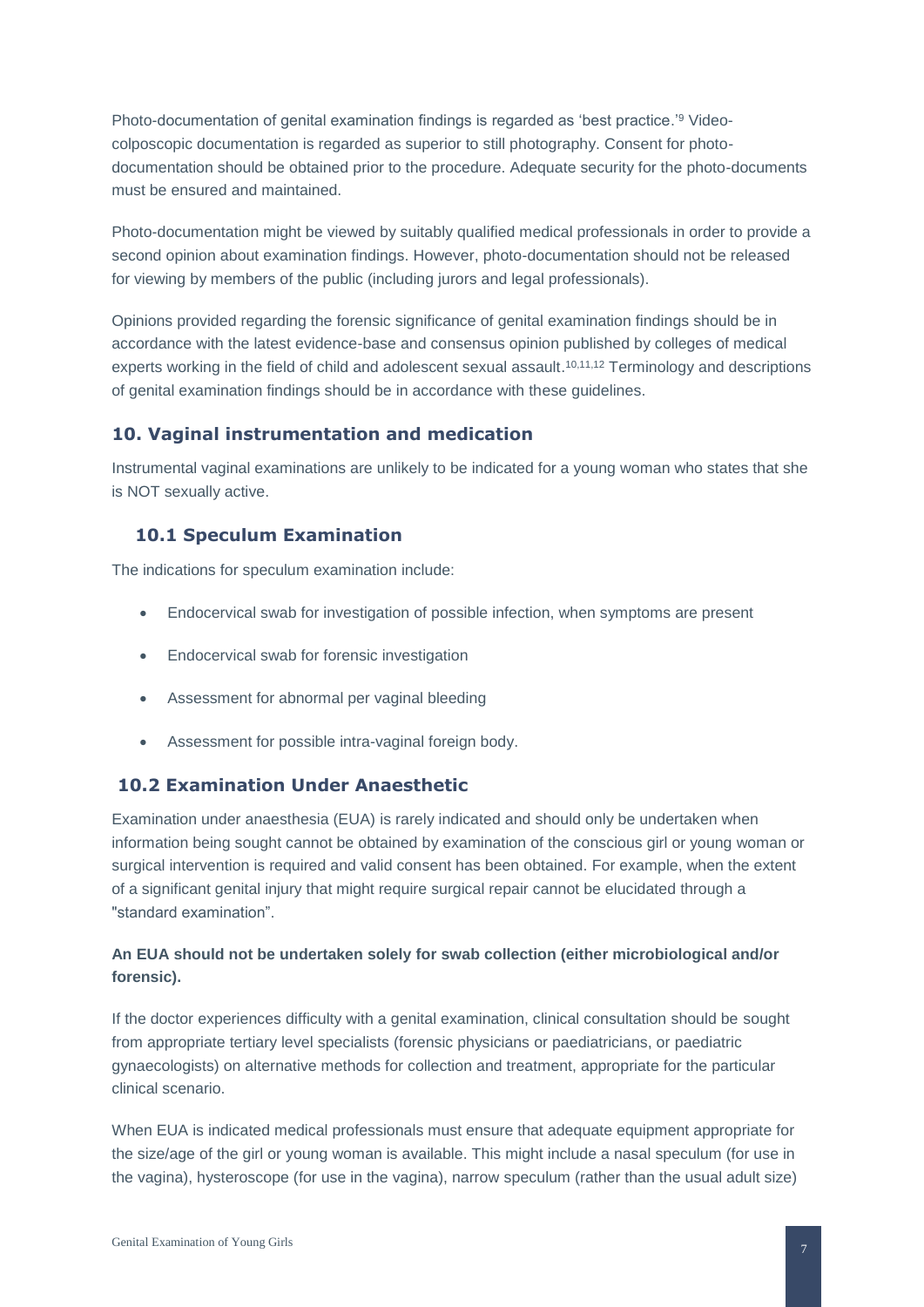and adequate lighting. Medical professionals undertaking the EUA should have adequate knowledge to allow recognition and interpretation of the findings/pathology in girls and young women.

#### <span id="page-8-0"></span> **10.3 Per Vaginal medications**

The use of vaginal pessaries in prepubertal or adolescent girls as a means of administering medications is not appropriate.

#### <span id="page-8-1"></span> **10.4 Trans-vaginal ultrasound scan**

Trans-vaginal ultrasound is a non-ionizing radiologic investigation that is used in conjunction with trans-abdominal imaging to obtain more accurate visualisation of the pelvic organs. Whilst the indications for this examination are limited in this age group, it may be appropriate for use in some young women where clinically indicated.

Trans-vaginal ultrasound scans must only be performed with the patient's (parent/guardian's) informed consent. Consideration should be given to the presence of a support person and/or chaperone.

Guidelines for the performance of such an examination and gynaecologic examinations are provided in the Australian Society for Ultrasound Medicine (ASUM)policy manual with specific reference to ASUM Policy C3, Policy on Vaginal Scanning by Sonographers and Policy D8, Guidelines For Performance of a Gynaecologic Scan. 13,14

#### <span id="page-8-2"></span>**11. Changes to Appearance of Genitalia during examination**

Occasionally the examination of a girl or young woman's genital area may result in changes to the genitalia. For example, separation of the labia may bring about dehiscence of labial adhesions.

Any alteration to the appearance of genitalia that occurs as a result of examination should be documented and the girl or young woman and her parents/guardians informed.

#### <span id="page-8-3"></span>**Appendix: Suspected Sexually Transmissible Infections**

#### <span id="page-8-4"></span> **A. 1 Investigations for STI pre and post puberty**

The anatomy, physiology and normal flora of the prepubertal genitalia, particularly the vagina, differs from post pubertal genitalia.

Non-specific vulvovaginitis is the commonest cause of genital discomfort and or a vaginal discharge in a prepubertal child. The vaginal discharge is usually watery and often associated with an oval area of erythema (inflammation) around the labia majora. Swabbing is not indicated as part of initial management and may cause unnecessary discomfort to the child.

Any results should be interpreted with an understanding of the normal flora seen in the vagina in this age-group. Microbiological screening should be considered if the discharge is purulent, if the girl has a vaginal discharge and appears systemically unwell or if usual measures to resolve the symptoms have failed and the reported amount of discharge remains significant.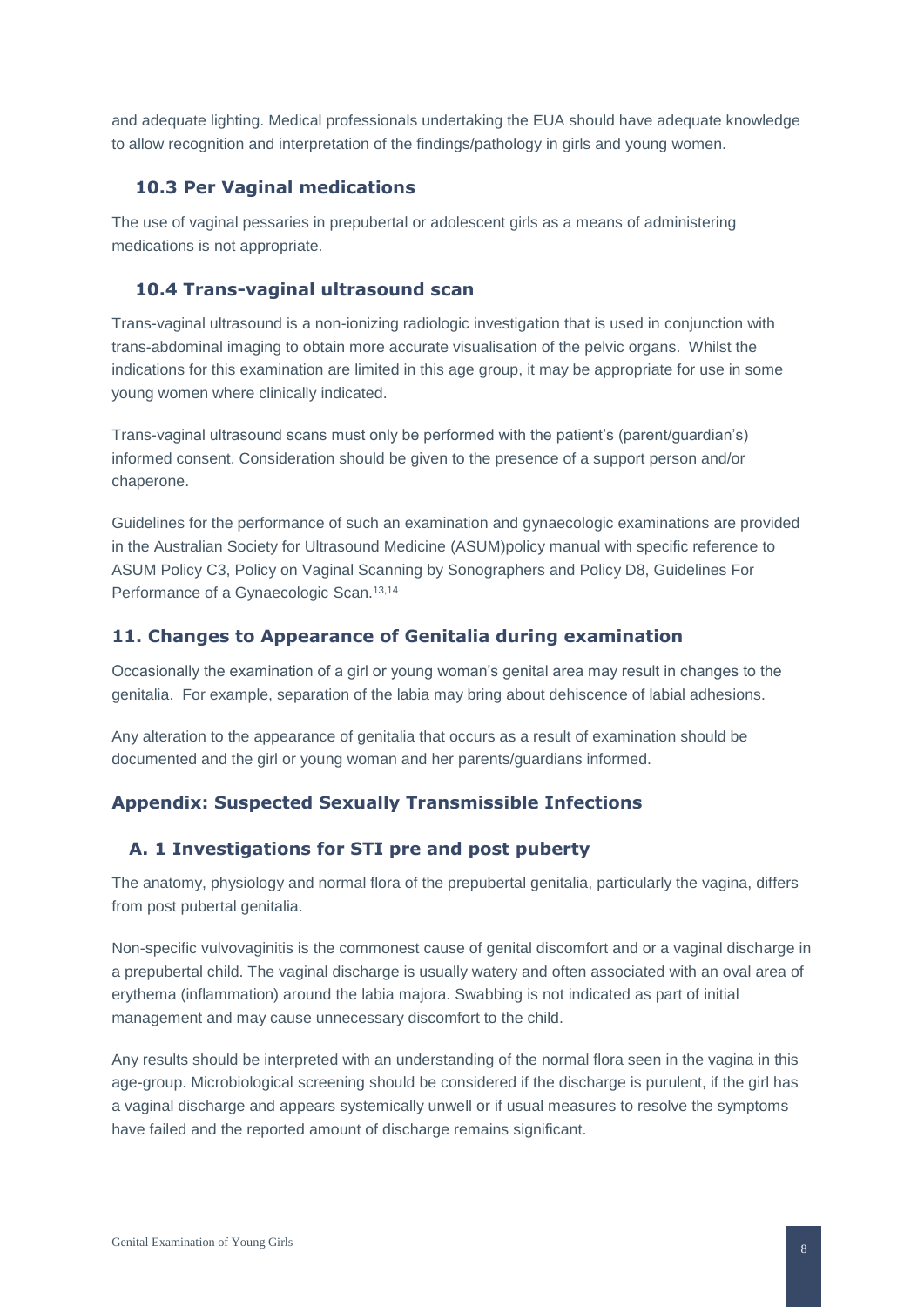In post pubertal girls/young women, consideration should be given to tests for sexually transmissible infections that affect adult women. These infections include, but are not limited to: : [Chlamydia](http://www.sti.guidelines.org.au/sexually-transmissible-infections/Chlamydia)  [trachomatis](http://www.sti.guidelines.org.au/sexually-transmissible-infections/Chlamydia)*,* [Mycoplasma genitalium,](http://www.sti.guidelines.org.au/sexually-transmissible-infections/mycoplasma-genitalium) [Neisseria gonorrhoea](http://www.sti.guidelines.org.au/sexually-transmissible-infections/gonorrhoea)*,* [Trichomonas vaginalis,](http://www.sti.guidelines.org.au/sexually-transmissible-infections/trichomoniasis) [herpes simplex](http://www.sti.guidelines.org.au/sexually-transmissible-infections/herpes)  [virus \(HSV\).](http://www.sti.guidelines.org.au/sexually-transmissible-infections/herpes) Vaginal infections associated with sexual activity but not necessarily transmitted include [bacterial vaginosis,](http://www.sti.guidelines.org.au/sexually-transmissible-infections/infections-associated-with-sex/bacterial-vaginosis) [Candida albicans.](http://www.sti.guidelines.org.au/sexually-transmissible-infections/infections-associated-with-sex/candidiasis) *15*, 16

Testing for STI should be evidence-based and according to latest recommendations.17, 18, 19 The medical practitioner should check the latest guidelines. The choice of samples and tests will also depend on the following:

- age of the child/young person,
- nature of the sexual contact
- presence of genital injury
- pre-existing STI
- whether sexual contact was consensual and/or non-consensual.
- age of sexual partners,
- sexual risk group of sexual partners (eg HIV prevalence)
- the girl's or young woman's symptoms and signs
- the prevalence of STIs in the local population

It is currently recommended that annual asymptomatic screening for chlamydia is undertaken in in sexually active young people of both sexes between ages of 15-29 years.<sup>20</sup> Self-collected samples (first past urine or high vaginal swab) should be considered when appropriate.<sup>21</sup> HPV testing is not currently recommended until age 25 years under the new cervical screening guidelines.<sup>22</sup>

All results must be followed up by medical professionals. Results must be provided to the girl or young woman and parents/guardians as appropriate.

Treatment should be provided according to the latest recommendations.<sup>23</sup>

Notification to the Department of Health or alternative authority should occur for notifiable diseases in accordance with local legislation.

Contact tracing should occur regardless of the age of the child and circumstances under which sexual contact occurred.

# <span id="page-9-0"></span> **A. 2 Suspected STI following sexual assault**

In circumstances of sexual assault, medical professionals should note the time interval between the initial assault and the examination to determine whether this falls within the window period for detection of sexually transmitted pathogens such as Chlamydia Trachomatis, Neisseria Gonorrhoeae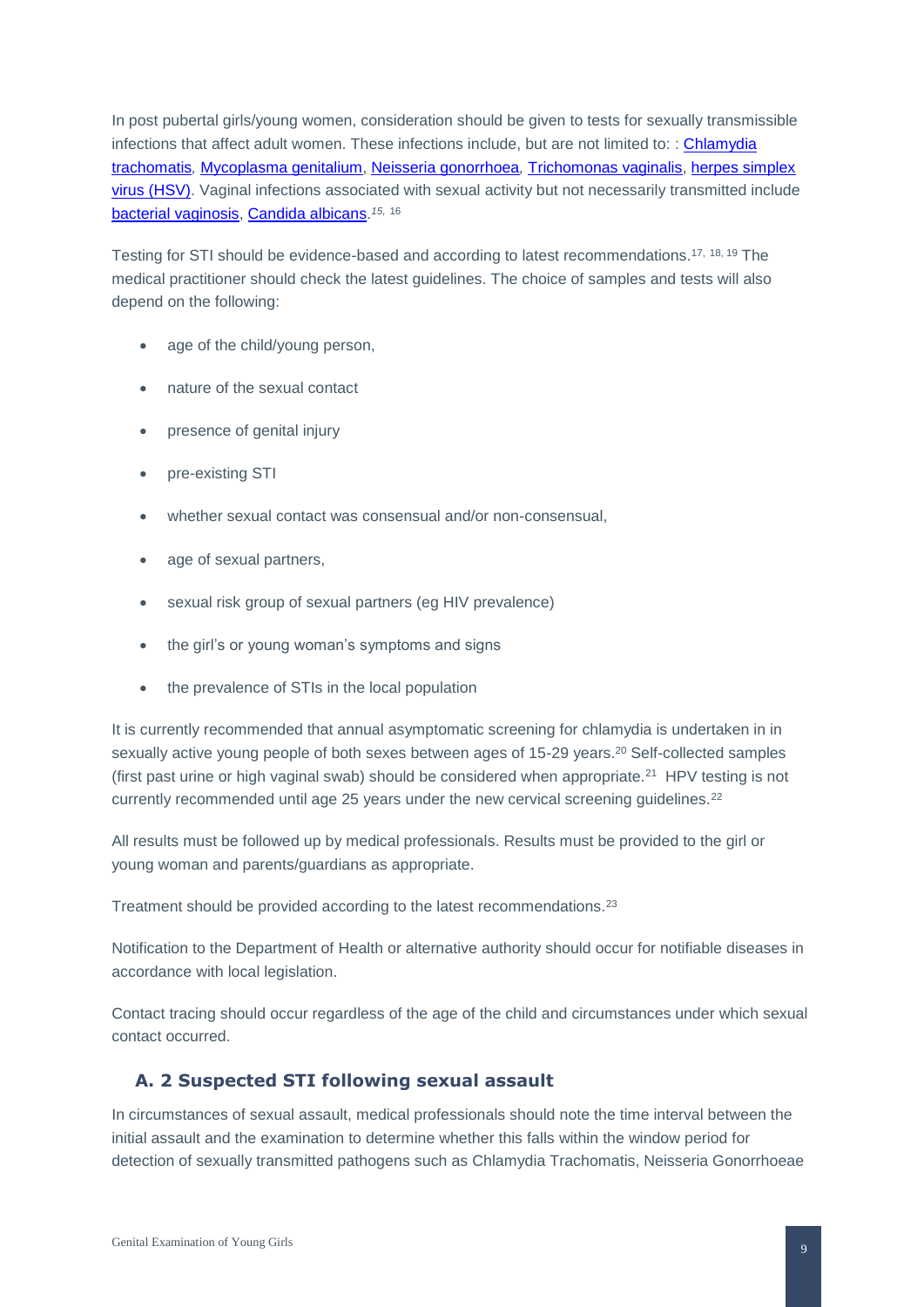and Trichomonas Vaginalis. If the initial exposure was within a few hours or days of the examination, testing may need to be deferred or repeated.

When girls or young women are examined following recent sexual assault (defined as within the last 72 hours) the use of prophylactic antibiotics (e.g. Azithromycin 1g stat) should be considered depending on the nature of the alleged assault.

The use of post exposure prophylaxis for HIV, while rarely required, should also be considered in accordance with local guidelines.

Concerns have been raised about the specificity of testing techniques for Chlamydia and Gonorrhoea, other than culture. While culture of the organism is 100% specific, sensitivity is lower. Specificity of Nucleic Acid Amplification Test (NAAT) is high and is a more sensitive test, and therefore has a lower risk of missing the diagnosis of these infections.

For medico-legal purposes, consideration should be given to confirming, by culture, a positive NAAT result for Gonorrhoea unless treatment has already intervened. Alternatively, a NAAT which uses a different gene sequence could be used for further confirmation when swabs are taken from a girl's or young woman's genital tract.

Consideration should be given to documenting the chain of custody when results might be used for forensic and legal purposes.

<sup>1</sup> Raman S, Hodes D. Cultural issues in child maltreatment. Journal of Paediatrics and Child Health 2012; 48(1): 30-7.

<sup>2</sup> RCPCH. Child Protection Companion. London: Royal College of Paediatrics and Child Health, 2006.

<sup>3</sup> Australian Indigenous Doctors Association. An Introduction to Cultural Competency. Sydney: Royal Australasian College of Physicians, 2004.

<sup>4</sup> Maori Health Committee. Discussion Paper: Cultural Competence. Auckland: Royal Australasian College of Physicians, 2011.

<sup>5</sup> Department of Health (2017): Future changes to cervical screening. Available at [http://www.cancerscreening.gov.au/internet/screening/publishing.nsf/content/future-changes](http://www.cancerscreening.gov.au/internet/screening/publishing.nsf/content/future-changes-cervical)[cervical](http://www.cancerscreening.gov.au/internet/screening/publishing.nsf/content/future-changes-cervical) (accessed 29 August 2017)

<sup>6</sup> Allard-Dansereau C, Hebert M, Tremblay C, et al. Children's response to the

medical visit for allegations of sexual abuse: Maternal perceptions and predicting

variables. Child Abuse Review 2001;10:210-222.

 $7$  Ch 4 Consent to Medical Procedures for Children in Loane Skene: Law and Medical Practice Rights Duties, Claims and Defences 3rd Ed Australian Medical Law J.A.Devereux

<sup>8</sup> Smith, A, Agius, P, Dyson, S, Mitchell, A & Pitts, M 2002, Secondary Students and Sexual Health 2002, Australian Research Centre in Sex, Health and Society, La Trobe University, Melbourne

-